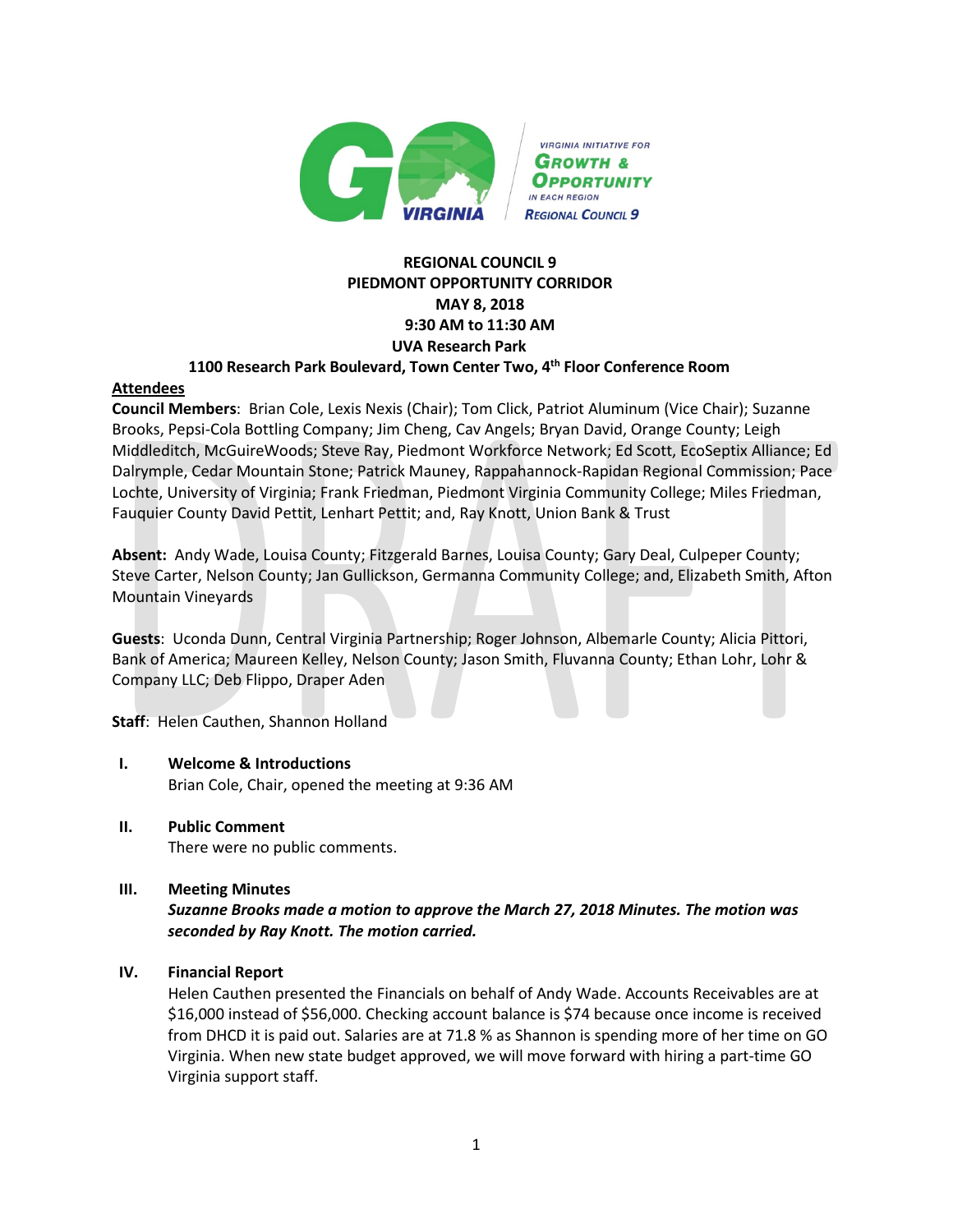### *David Pettit made a motion to approve the Financials as presented. Suzanne Brooks seconded the motion. The motion carried.*

#### **V. Nominating Committee for Officers**

Brian Cole shared that per the By Laws the Chair is to appoint a Nominating Committee at the meeting immediately prior to the Annual Meeting to create a Slate of Officers. His recommendation, as Chair, is to suggest that the currently appointed Nominating Committee also handle this task. He asked for feedback. None was given so he stipulated that the current Nominating Committee will undertake an Officer Slate, as well.

#### **VI. Nominating Committee for Council Seats**

Brian indicated that the Nominating Committee would review application at a June 7, 2018 meeting. He reminded the group that the Nomination deadline is May 31, 2018 and that there are two At-Large seats open and one Chamber seat open.

#### **VII. Project Review Information**

Brian introduced three documents in the meeting packet related to Project Review next up on the Agenda. First, the Average Wages in Region 9, as determined by GMU is \$52,038. Based on his discussion with DHCD regarding GWC PTEC application and attending the GO Virginia Board Meetings, this is a metric that must be addressed in all applications. Brian also shared the EC Admin Approval Process form required when submitting EC Grants less than \$100,000 to DHCD. Such projects can be reviewed and approved on behalf of the GO Virginia Board by DHCD staff.

#### **VIII. Project Discussion and Vote**

Brian directed Council Members to find the Grant Scoring Summaries provided to facilitate proposal discussion. He noted that the first three projects to be discussed were EC Proposals that would be subject to the accelerated review process with DHCD, if approved by the Council. A brief discussion ensued as to how much of the Region 9 Per Capita Funds remained and whether they should be spent now or held back for other potential projects. As of this meeting, Region 9 has about \$555,000 remaining in Per Capita funds, of which, \$250,000 could be used towards EC projects. The total of the three EC projects before the Council totaled less than \$250,000. The group discussed using the funds sooner, rather than later.

**Central Virginia Cybersecurity Partnership** was the first project discussed. The request was for \$100,000 in GO Virginia funds. Of the four proposals, this project had the highest average reviewer score of 94 out of 100. Many noted the importance of cybersecurity in today's economy. The project was received favorably. A question was raised since the project leader had recently left his job at the lead organization, Piedmont Virginia Community College. Frank Friedman, President of PVCC, mentioned two other names as potential project leaders and also indicated that the two other partnering schools had leadership talent, as well. *Jim Cheng made a motion to approve the proposal. Suzanne Brooks seconded the motion. The motion carried with Frank Friedman and Miles Friedman abstaining.*

**Central Virginia Partnership Site Readiness** was the second project discussed. The request was for \$58,675 in GO Virginia funds. The four reviewers present discussed the proposal with favorable comments. Bryan David commented that it was a huge capacity building effort with significant collaboration among all counties in the Partnership footprint. Brian noted that Site Readiness is a major focus of GO Virginia Board. Miles Friedman said he thought it was great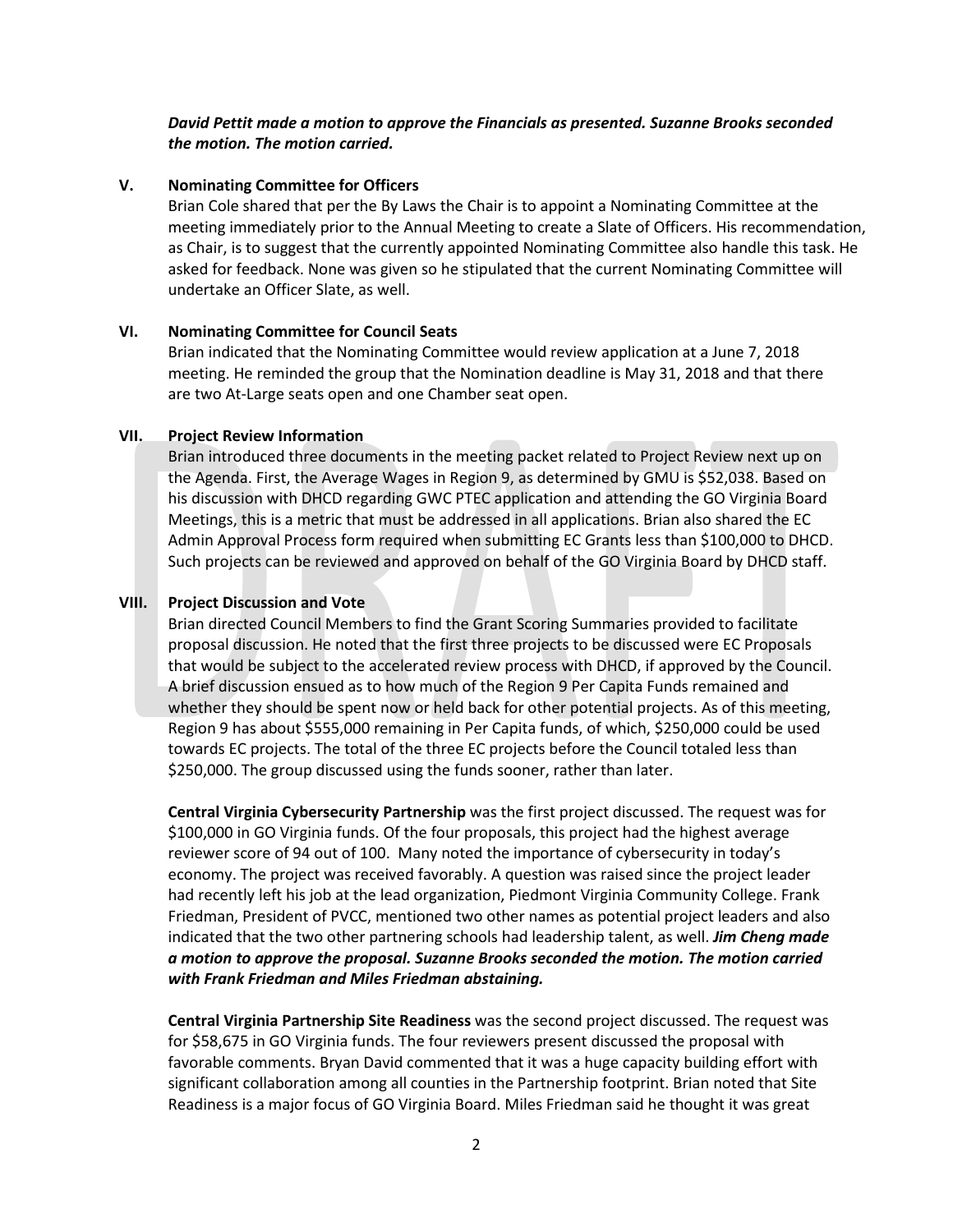that projects like this could advance, instead of "one and done" type projects. There was some discussion around next steps at the end of the project or sustainability. Helen noted that potential regional projects could be identified and each county can decide on next steps with the new information. *Frank Friedman made a motion to approve the proposal. Steve Ray seconded the motion. The motion carried.*

**CvilleBioHub: Driving Region 9's Biotech Growth and Sustainability** was the third project discussed. The request was for \$75,000 in GO Virginia funds. The two reviewers present shared their view that this was a very exciting project, as this industry has huge potential for the region. A discussion ensued about appropriate metrics for EC Projects. Shannon discussed how EC Projects would do the work necessary to "set-up" or identify next steps for a future and much larger project. UVA is very supportive of the project and is contributing with in-kind support. It was noted that this project was driven by private industry which fits squarely in GO Virginia model. Additionally, Bryan David noted that this project flips the model normally seen for such activity, in that this is driven by businesses versus localities. *David Pettit made a motion to approve the proposal. Bryan David seconded the motion. The motion carried.*

**Crafting Higher Paying Jobs and Adult Beverage Exports** was the fourth project discussed. The request was for \$249,472 in GO Virginia funds. Brian noted that this project was not an EC grant, and would go through the regular GO Virginia Board, if approved. A lengthy discussion occurred around the "higher-paying jobs" metric. It was discussed that many aspects of growing business could reach this target, such as mangers, marketing, owners, processors, etc. Ray Knott shared information from industry contacts that each of the beverage segments in the proposal were in different stages of growth and therefore the projects should scale accordingly. He also noted that most of the segments were at a stage where quality via trained workers could impact export growth. Steve Ray noted that this industry is important to counties that don't want population growth but do want revenue growth. Four areas for proposal clarification were discussed. 1) Focus higher paying jobs focus through the GO Virginia lens 2) Expand on export growth opportunities 3) Simplify in-kind offers. 4) Clarify the site selection its impact on project implementation. *Bryan David made a motion to approve the proposal with changes as discussed. Steve Ray seconded the motion. The motion carried. Frank Friedman abstained.* 

### **IX. GO Virginia Chair Update**

Brian briefly updated the Council on a memo from GO Virginia about the importance of Site Development and Innovation Ecosystem growth. He mentioned that Dubby Wynne will speak at the Partnership Board Meeting on 6/29/18.

### **X. GO Virginia Update**

Shannon and Helen met with Rob Juranek, Publisher, Daily Progress and the new Business Reporter, Melissa Castro, to promote GO Virginia. DHCD is taking on a bigger marketing role for Inter-Regional projects so more training workshops and information will be offered. Helen and Shannon attended a contract negotiation meeting with DHCD staff at the GWC PTEC campus on April 24<sup>th</sup>. Shannon noted that we have had only one new project inquiry, so if there are conversation to be had or ideas to move the needle to please contact her. She also reminded the group that the next project application deadline is 5/30/18.

#### **XI. Proposed Meeting Dates & Application Deadlines**